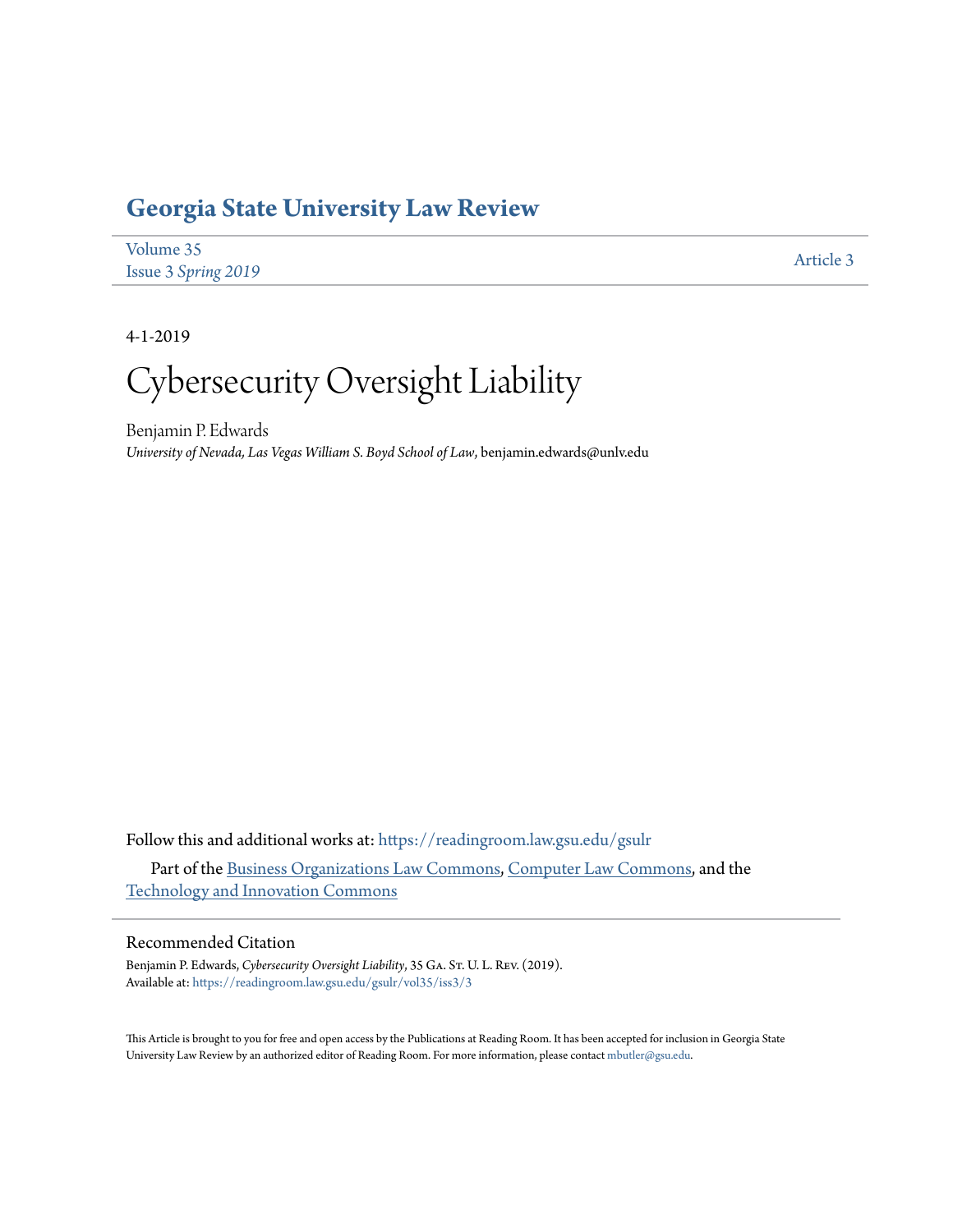# **Benjamin P. Edwards\***

# **ABSTRACT**

A changing cybersecurity environment now poses a significant corporate-governance challenge. Although some cybersecurity data breaches may be inevitable, courts now increasingly consider when a corporation's officers and directors may be held liable on theories that they acted in bad faith and failed to adequately oversee the corporation's affairs. This short essay reviews recent derivative decisions and encourages corporate boards to recognize that in an environment filled with increasing threats, a reasonable response will require devoting real resources and attention to cybersecurity issues.

# TABLE OF CONTENTS

| 076.com/index.com/index.com/index.com/index.com/index.com/index.com/index.com/index.com/index.com/in |  |
|------------------------------------------------------------------------------------------------------|--|
|                                                                                                      |  |

1

 <sup>\*</sup> Associate Professor of Law, University of Nevada, Las Vegas William S. Boyd School of Law. J.D., Columbia Law School. Thank you to Elizabeth Manriquez and the Wiener-Rogers Law Library at UNLV, who supported this project with outstanding research.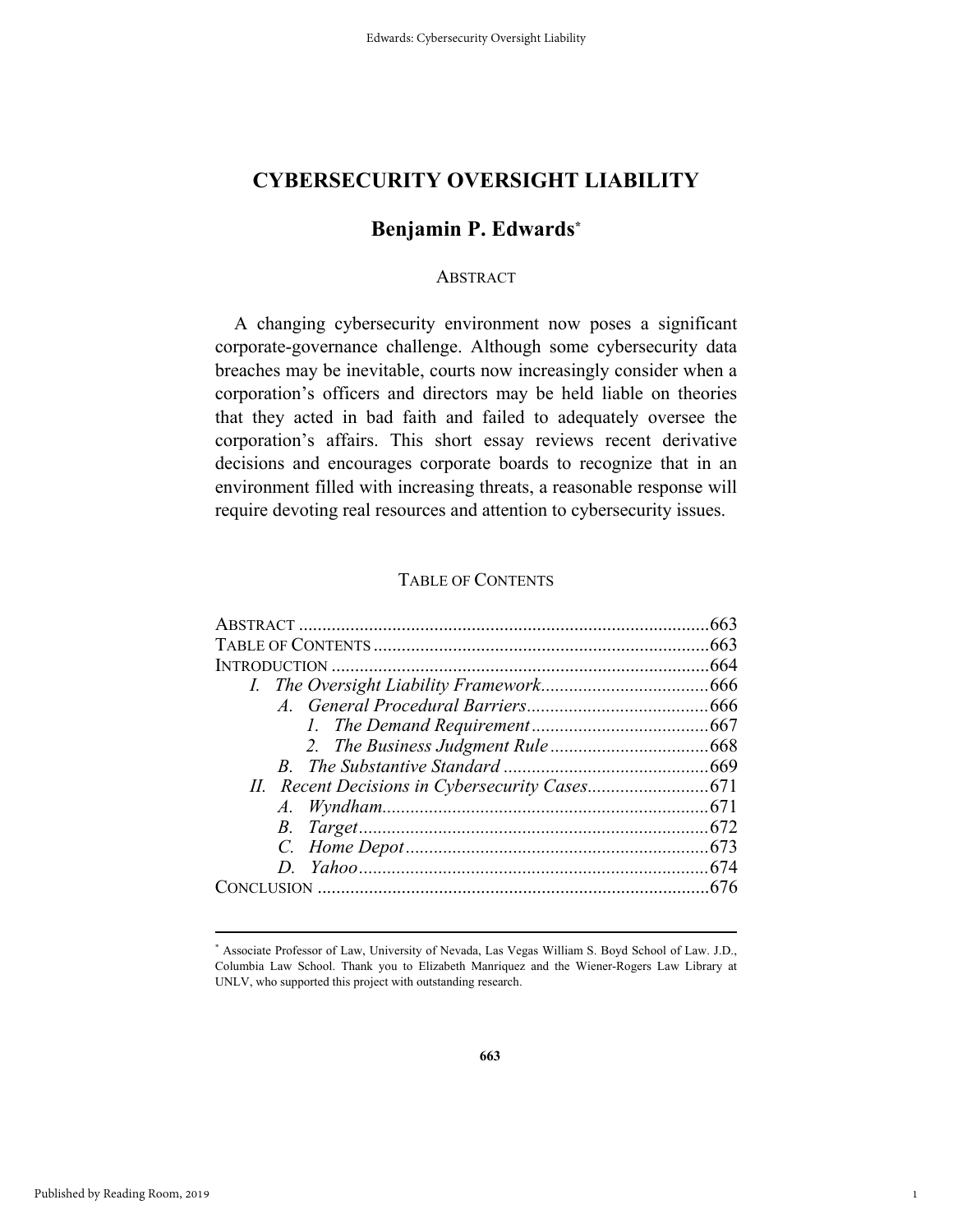## **INTRODUCTION**

Every year, data breaches and cybersecurity failures cause significant damage to American consumers and corporations.<sup>1</sup> Consider the harm from data breaches at Equifax, Inc. (Equifax) alone. In 2017, Equifax "announced a cybersecurity incident potentially impacting approximately 143 million U.S. consumers."<sup>2</sup> It also revealed that "credit card numbers for approximately 209,000 U.S. consumers, and certain dispute documents with personal identifying information for approximately 182,000 U.S. consumers, were accessed."<sup>3</sup> Putting the harm to consumers aside, the data breach did enormous damage to Equifax's shareholders, erasing \$6 billion in market capitalization.<sup>4</sup> As with many data breaches, the revelation also triggered additional significant liabilities, including shareholder derivative actions.<sup>5</sup>

Notably, Equifax has not been the only company to have its valuation drop because of cybersecurity failures.<sup>6</sup> After Yahoo's

 <sup>1</sup>*. See* IDENTITY THEFT RESOURCE CTR., 2017 ANNUAL DATA BREACH YEAR-END REVIEW (2018), https://www.idtheftcenter.org/images/breach/2017Breaches/2017AnnualDataBreachYearEndReview.pd f [https://perma.cc/PB2Y-DF5E] ("The number of U.S. data breach incidents tracked in 2017 hit a new record high of 1,579 breaches.").

 <sup>2.</sup> Press Release, Equifax, Equifax Announces Cybersecurity Incident Involving Consumer Information (Sept. 7, 2017), https://investor.equifax.com/news-and-events/news/2017/09-07-2017- 213000628 [https://perma.cc/PB2Y-DF5E].

<sup>3</sup>*. Id.* 

 <sup>4.</sup> AnnaMaria Andriotis, Michael Rapoport & Robert McMillan, *'We've Been Breached': Inside the Equifax Hack*, WALL ST. J. (Sept. 18, 2017, 8:04 AM), https://www.wsj.com/articles/weve-beenbreached-inside-the-equifax-hack-1505693318 [https://perma.cc/AD6C-7GNQ] ("[I]nvestors have shrunk Equifax's stock-market value by about \$6 billion, or more than a third, in the past [ten] days.").

 <sup>5.</sup> Meena Yoo, *Director Liability in a Data Breach Era*, FORDHAM J. CORP. & FIN. L. (Nov. 6, 2017), https://news.law.fordham.edu/jcfl/2017/11/06/director-liability-in-a-data-breach-era/ [https://perma.cc/NLM7-BBM8] ("Equifax faces an FTC investigation, congressional hearings, class actions[,] and derivative suits. However, its executives will likely escape liability.").

 <sup>6.</sup> *See* Lawrence J. Trautman & Peter C. Ormerod, *Corporate Directors' and Officers' Cybersecurity Standard of Care: The Yahoo Data Breach*, 66 AM. U. L. REV. 1231, 1285 (2017) ("Yahoo faces the loss of \$350 million from the proposed renegotiated Verizon acquisition. Under the renegotiated deal, Yahoo shareholders stand to lose hundreds of millions of dollars of value due to management's cybersecurity failures, which may become the source of a shareholder derivative cause of action.").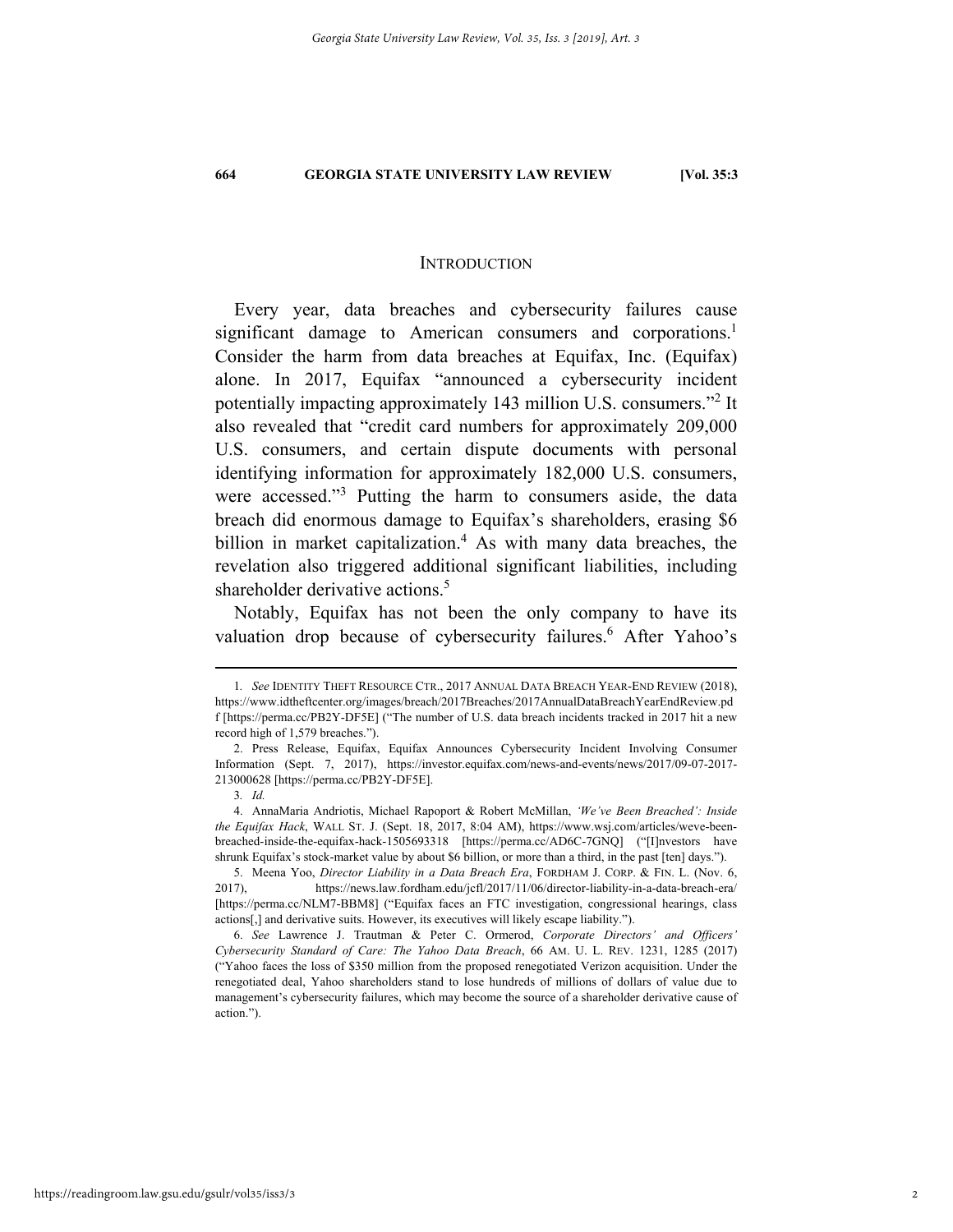record-setting hack in 2014, Verizon renegotiated its asset purchase deal to trim the price paid by  $$350$  million.<sup>7</sup> In practical effect, Yahoo's shareholders suffered a \$350 million loss because the reduced purchase price meant that each shareholder received less than he or she would have had the data breaches not occurred or been handled more effectively.<sup>8</sup>

Shareholder derivative litigation in the wake of a significant data breach or cybersecurity incident has now become a predictable risk for corporate directors.<sup>9</sup> In recent years, shareholders have filed lawsuits in the aftermath of data breaches at Yahoo, Target, Home Depot, Wyndham, Wendy's, and others.<sup>10</sup> Although courts have halted many suits on procedural grounds, past suits, the Yahoo settlement, and increased awareness around cybersecurity issues now place corporate directors on notice that cybersecurity concerns must be taken seriously. $^{11}$ 

 This essay contributes to the conversation around cybersecurity liability in shareholder derivative actions.<sup>12</sup> It assesses current shareholder efforts to hold corporate officers and directors

 <sup>7.</sup> *Id.*

 <sup>8.</sup> *Id.* 

 <sup>9.</sup> *See* Kevin M. LaCroix, *Target Corporation Cybersecurity-Related Derivative Litigation Dismissed*, D&O DIARY (July 9, 2016), https://www.dandodiary.com/2016/07/articles/cyberliability/target-corporation-cybersecurity-related-derivative-litigation-dismissed/

<sup>[</sup>https://perma.cc/A36F-PZDE] ("For some time now, many commentators, including me, have been predicting that cybersecurity-related litigation could become an important part of the D&O litigation environment.").

<sup>10</sup>*. See Cyber Breaches: Lessons Learned from Shareholder Derivative and Securities Fraud Litigation*, CLEARY GOTTLIEB 2–6 (May 1, 2018), https://www.clearygottlieb.com/-/media/files/alertmemos-2018/cyber-breaches-lessons-learned-from-shareholder-derivative-and-securities-fraudlitigation-pdf.pdf [https://perma.cc/XWC3-ZANG] [hereinafter *Cyber Beaches*].

<sup>11</sup>*. See id.* at 1 ("[A]s cybersecurity issues become more ubiquitous, directors and officers will be increasingly on notice of data breach risks, and plaintiffs will more easily be able to argue that directors and officers should have been aware of the company's susceptibility to cyberattack and should have taken efforts to remedy the company's vulnerabilities.").

 <sup>12.</sup> Although discussions about how to appropriately shape derivative liability for cybersecurity failures remains at an early stage, some commentators now view a corporate board being held liable for a cybersecurity failure as inevitable. *See* Benjamin Dynkin & Barry Dynkin, *Derivative Liability in the Wake of a Cyber Attack*, 28 ALB. L.J. SCI. & TECH. 23, 44 (2018) ("With the ever-rising number of data breaches, it is inevitable that a case will arise in which the [b]usiness [j]udgment [r]ule and the [d]emand requirement will not impede a claim, and [d]irectors will be held liable for insufficient or improper action or inaction.").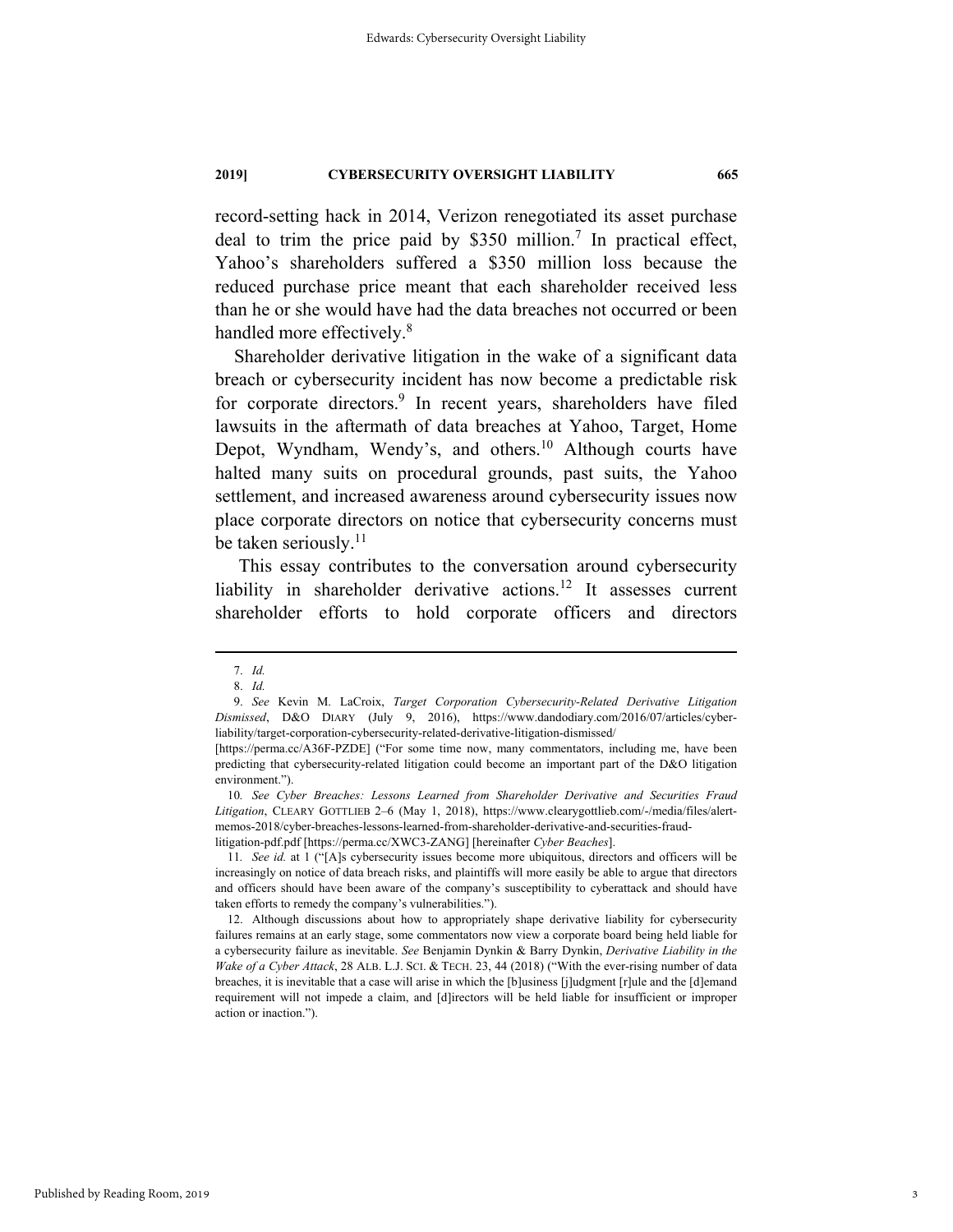accountable for cybersecurity failures under state corporate law and how increasingly pervasive and salient cybersecurity risk may alter judicial thinking. Part II briefly reviews the framework for oversight liability in shareholder derivative cases.<sup>13</sup> Part III examines recent shareholder derivative actions arising out of cybersecurity failures and data breaches.<sup>14</sup> Part IV concludes by encouraging corporate boards to devote additional resources to cybersecurity as risks increase.15

# *I. The Oversight Liability Framework*

Directors concerned about expanding shareholder liability for cybersecurity breaches may take some refuge behind the procedural, prudential, and substantive barriers insulating them from liability.16 This Part briefly overviews the demand requirement, the business judgment rule, and the substantive standards commonly applied in shareholder derivative cases alleging some form of corporate oversight failure.

# *A. General Procedural Barriers*

At the outset, a shareholder seeking to assert the corporation's rights in a derivative action must comply with general standing

 <sup>13.</sup> *See infra* Part II.

 <sup>14.</sup> *See infra* Part III.

 <sup>15.</sup> *See infra* Part IV.

 <sup>16.</sup> JEFFREY L. KWALL, THE FEDERAL INCOME TAXATION OF CORPORATIONS, PARTNERSHIPS, LIMITED LIABILITY COMPANIES, AND THEIR OWNERS 4 (4th ed. 2019). Although a cybersecurity breach may lead plaintiffs to file securities fraud actions as well, this article confines its focus to shareholder derivative actions alleging a breach of the duty of loyalty under state corporate law. For more information on the new event-driven, securities-litigation phenomenon, see John C. Coffee Jr., *The Changing Character of Securities Litigation in 2019: Why It's Time to Draw Some Distinctions*, CLS BLUE SKY BLOG (Jan. 22, 2019), http://clsbluesky.law.columbia.edu/2019/01/22/the-changingcharacter-of-securities-litigation-in-2019-why-its-time-to-draw-some-distinctions/

<sup>[</sup>https://perma.cc/M2RP-DLXV]. ("[T]he contemporary securities litigation playing field is dominated by three very different categories of cases: (1) traditional securities cases, which have grown both in number and even more in size; (2) merger objection cases, which characteristically have low merit but nonetheless give plaintiffs some leverage because of the defendants' fear of any disruption in the timing of their merger; and (3) event-driven cases, where the legal standards are not yet clear because few of these cases have yet produced an appellate decision.").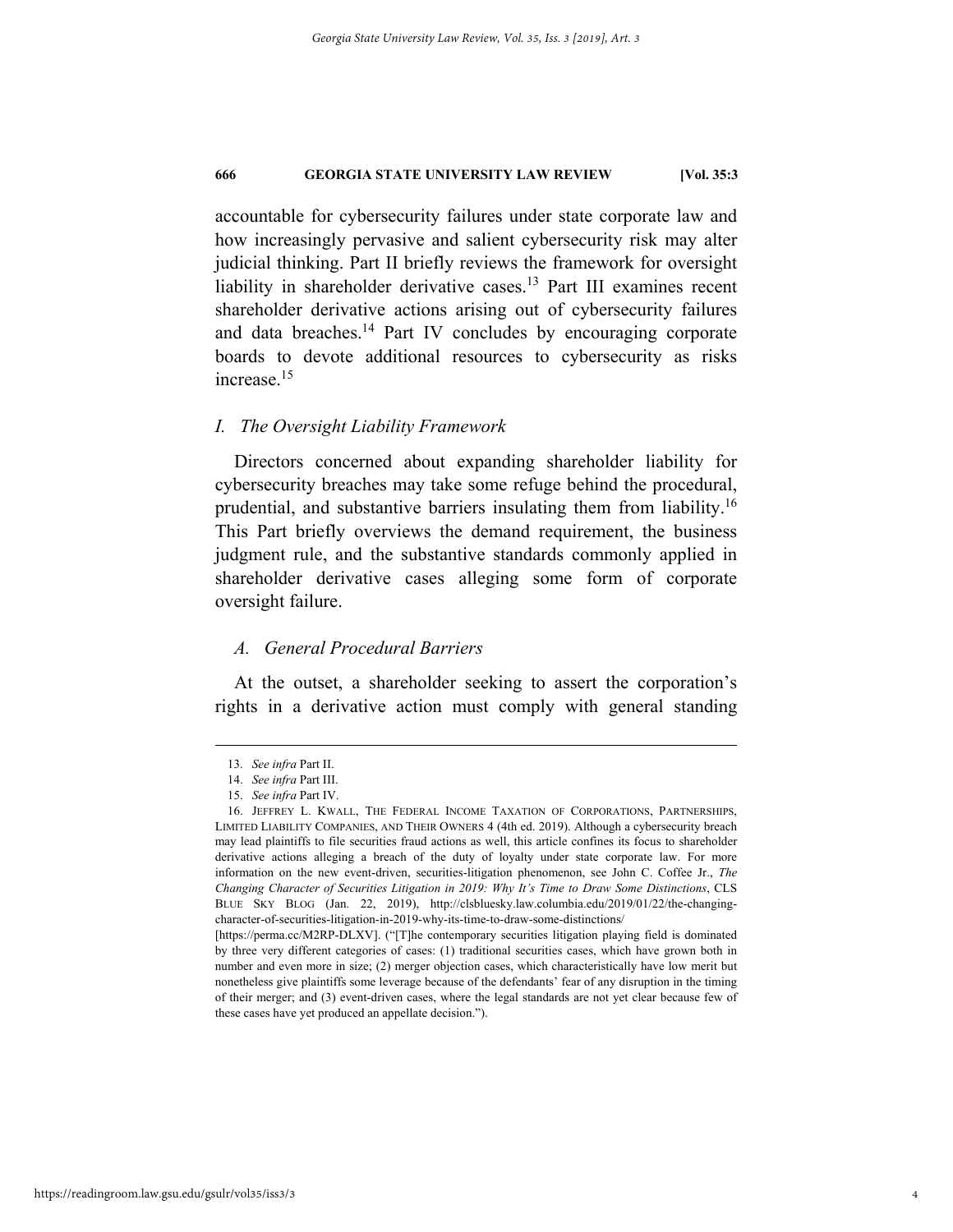requirements, including continuous share ownership and the demand requirement.<sup>17</sup> Even in instances where a court allows a shareholderplaintiff to proceed because demand would be futile, the business judgment rule or other limitations on derivative suits often cause courts to defer to corporate boards and dismiss derivative claims.<sup>18</sup>

## *1. The Demand Requirement*

Because corporate law gives the power to manage a corporation to its board of directors, courts generally require shareholder plaintiffs to provide some compelling reason for allowing a shareholder to pursue a derivative action instead of simply allowing the board of directors to proceed as it sees fit.<sup>19</sup> Under Delaware law, a shareholder plaintiff lacks standing unless she first makes a demand on the board of directors to pursue a claim or otherwise shows that she should not have to make demand because demand would be futile.<sup>20</sup> Most shareholder plaintiffs avoid making demand on the board and attempt to plead demand futility in the hopes that a court will excuse them from having to comply with the requirement.<sup>21</sup>

Delaware courts evaluate demand futility differently depending on the nature of the challenge to the board. If a shareholder plaintiff seeks to challenge some actual decision made by the board, courts

21*. Id.* 

 <sup>17.</sup> *See* Spiegel v. Buntrock, 571 A.2d 767, 772–73 (Del. 1990) ("A basic principle of the General Corporation Law of the State of Delaware is that directors, rather than shareholders, manage the business and affairs of the corporation."). Shareholder derivative claims assert power normally belonging to a corporation's board of directors. *Id.* at 773. To protect the board's ability to manage a corporation, courts impose significant limits on derivative actions. *See id.* 

<sup>18</sup>*. See* John Matheson, *Restoring the Promise of the Shareholder Derivative Suit*, 50 GA. L. REV. 327, 353 (2016) (explaining that there are "a panoply of devices supposedly designed to avoid the dreaded strike suit, with the result that the current path to resolution of derivative claims is not a straight line. Rather, a series of sidebar skirmishes now condemns the derivative claim to a circuitous route of substantive non-resolution.").

 <sup>19.</sup> DEL. CODE ANN. tit. 8, § 141 (2019).

<sup>20</sup>*. See* Collins J. Seitz, Jr. & S. Michael Sirkin, *The Demand Review Committee: How It Works, and How It Could Work Better*, 73 BUS. LAW. 305, 306 (2018) ("The demand requirement balances the board's statutory authority and its accountability to the corporation and its stockholders. It requires a stockholder who seeks to litigate derivatively on the corporation's behalf to first demand that the board pursue the claim, unless she can plead particularized facts tending to show that demand would be futile.").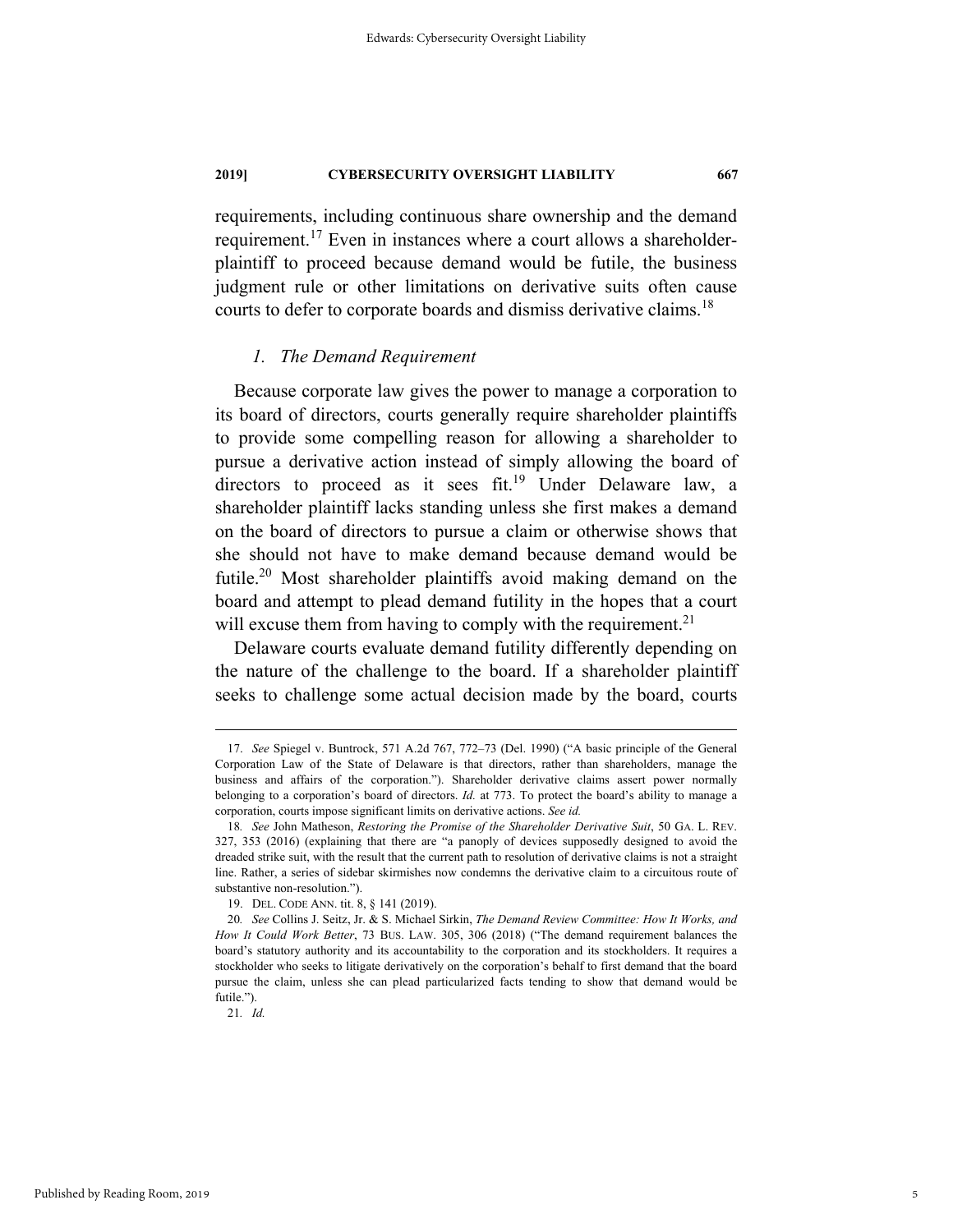apply the test announced in *Aronson v. Lewis*. 22 That test asks a court to consider "whether, under the particularized facts alleged, a reasonable doubt is created that: (1) the directors are disinterested and independent and (2) the challenged transaction was otherwise the product of a valid exercise of business judgment."<sup>23</sup> A different test from *Rales v. Blasband* applies "where the board that would be considering the demand did not make a business decision which is being challenged in the derivative suit."24 The *Rales* test may come into play in instances where: (1) most of the board has turned over, leaving new directors in charge; (2) the suit challenges something other than a business decision made by the board; or (3) a suit challenges a decision made by a different business entity that was acquired by the corporation.25 The *Rales* test asks a court to "determine whether or not the particularized factual allegations of a derivative stockholder complaint create a reasonable doubt that, as of the time the complaint is filed, the board of directors could have properly exercised its independent and disinterested business judgment in responding to a demand."26

These tests effectively winnow out many claims. Shareholder claims may be more likely to proceed if they can show that "a majority of the board is biased by factors such as familial, financial, professional, and social ties or faces a real risk of personal liability for non-exculpated claims."<sup>27</sup>

# *2. The Business Judgment Rule*

In instances where derivative plaintiffs challenge some decision made by the board of directors, courts often apply the business

 <sup>22.</sup> Aronson v. Lewis, 473 A.2d 805, 814 (Del. 1984), *overruled by* Brehm v. Eisner, 746 A.2d 244 (Del. 2000).

<sup>23</sup>*. Id.* 

 <sup>24.</sup> Rales v. Blasband, 634 A.2d 927, 933–34 (Del. 1993).

<sup>25</sup>*. Id.* at 934.

<sup>26</sup>*. Id.* 

 <sup>27.</sup> Daniel Hemel & Dorothy S. Lund, *Sexual Harassment and Corporate Law*, 118 COLUM. L. REV. 1583, 1634 (2018).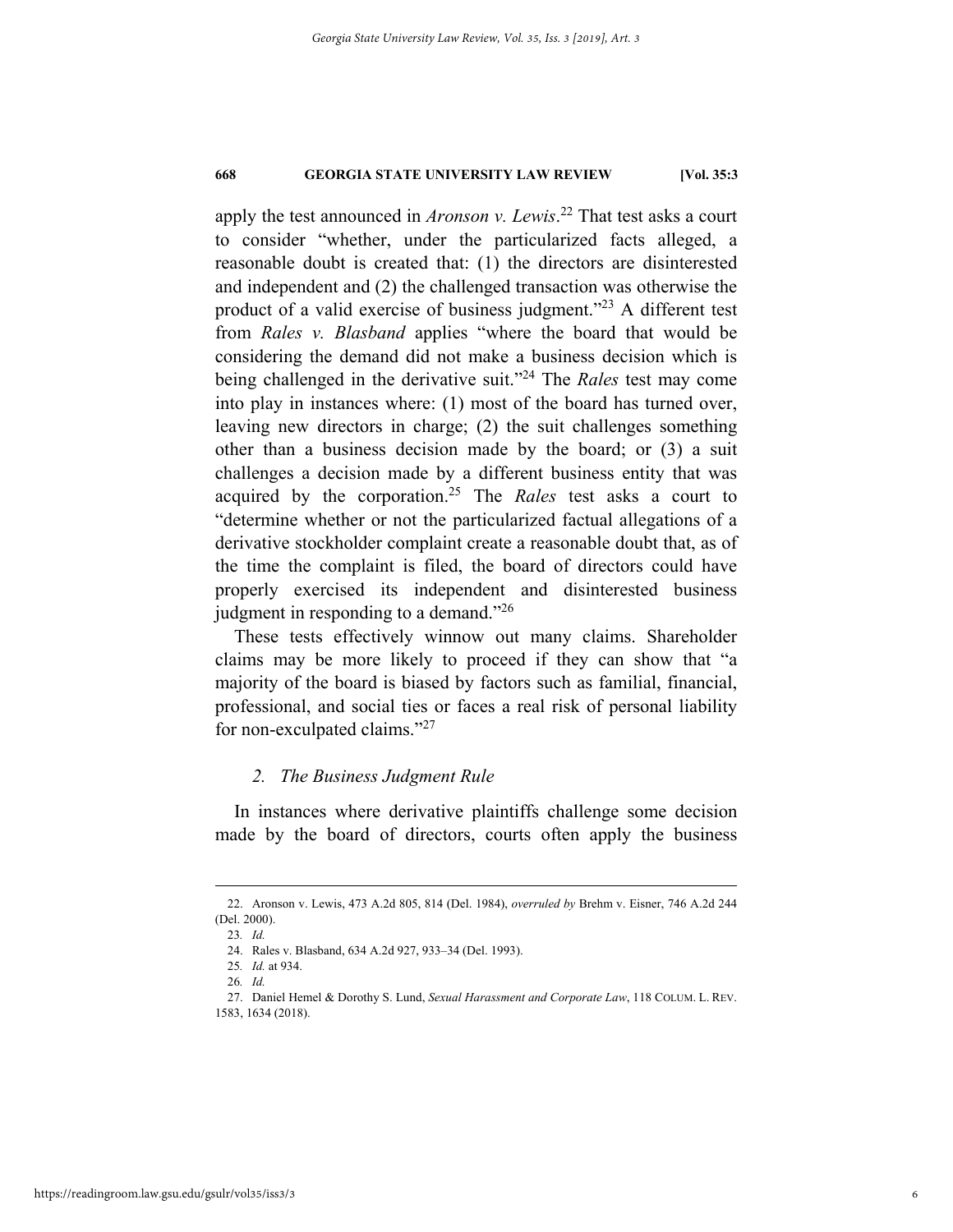judgment rule to defer to the board's discretion.<sup>28</sup> Although the precise contours of the business judgment rule have been widely debated, many see it as "a doctrine of abstention pursuant to which courts in fact refrain from reviewing board decisions unless exacting preconditions for review are satisfied."<sup>29</sup>

Delaware's Chancellor Allen described the business judgment rule as providing "that where a director is independent and disinterested, there can be no liability for corporate loss, unless the facts are such that no person could possibly authorize such a transaction if he or she were attempting in good faith to meet their duty."30 In practical terms, this generally means that, absent evidence of some improper motive, courts will tend to defer to the business decisions made by boards of directors.<sup>31</sup> This effectively insulates directors from having their decisions second-guessed by courts simply because something unfortunate happened to the corporation.

# *B. The Substantive Standard*

Although shareholder plaintiffs may pursue a variety of different theories in the wake of a cybersecurity incident, most claims tend to focus on oversight liability or the duty to monitor, which may be the "the most difficult theory in corporation law upon which a plaintiff might hope to win a judgment."<sup>32</sup> Establishing an oversight claim requires shareholder-derivative plaintiffs to show not just that the board made some mistake but that they acted in bad faith.33 In *Stone* 

 <sup>28.</sup> *Id.* at 1629.

<sup>29</sup>*.* Stephen M. Bainbridge, *The Business Judgment Rule as Abstention Doctrine*, 57 VAND. L. REV. 83, 87 (2004).

 <sup>30.</sup> Gagliardi v. TriFoods Int'l, Inc., 683 A.2d 1049, 1052–53 (Del. Ch. 1996).

<sup>31</sup>*. Id.* at 1053. The court further explained:

Obviously, it is in the shareholders' economic interest to offer sufficient protection to directors from liability for negligence, etc., to allow directors to conclude that, as a practical matter, there is no risk that, if they act in good faith and meet minimal proceduralist standards of attention, they can face liability as a result of a business loss.

*Id.* at 1052.

 <sup>32.</sup> City of Birmingham Ret. & Relief Sys. v. Good, 177 A.3d 47, 55 (Del. 2017) (quoting *In re* Caremark Int'l Inc. Derivative Litig., 698 A.2d 959, 967 (Del. Ch. 1996)). 33*. Id.*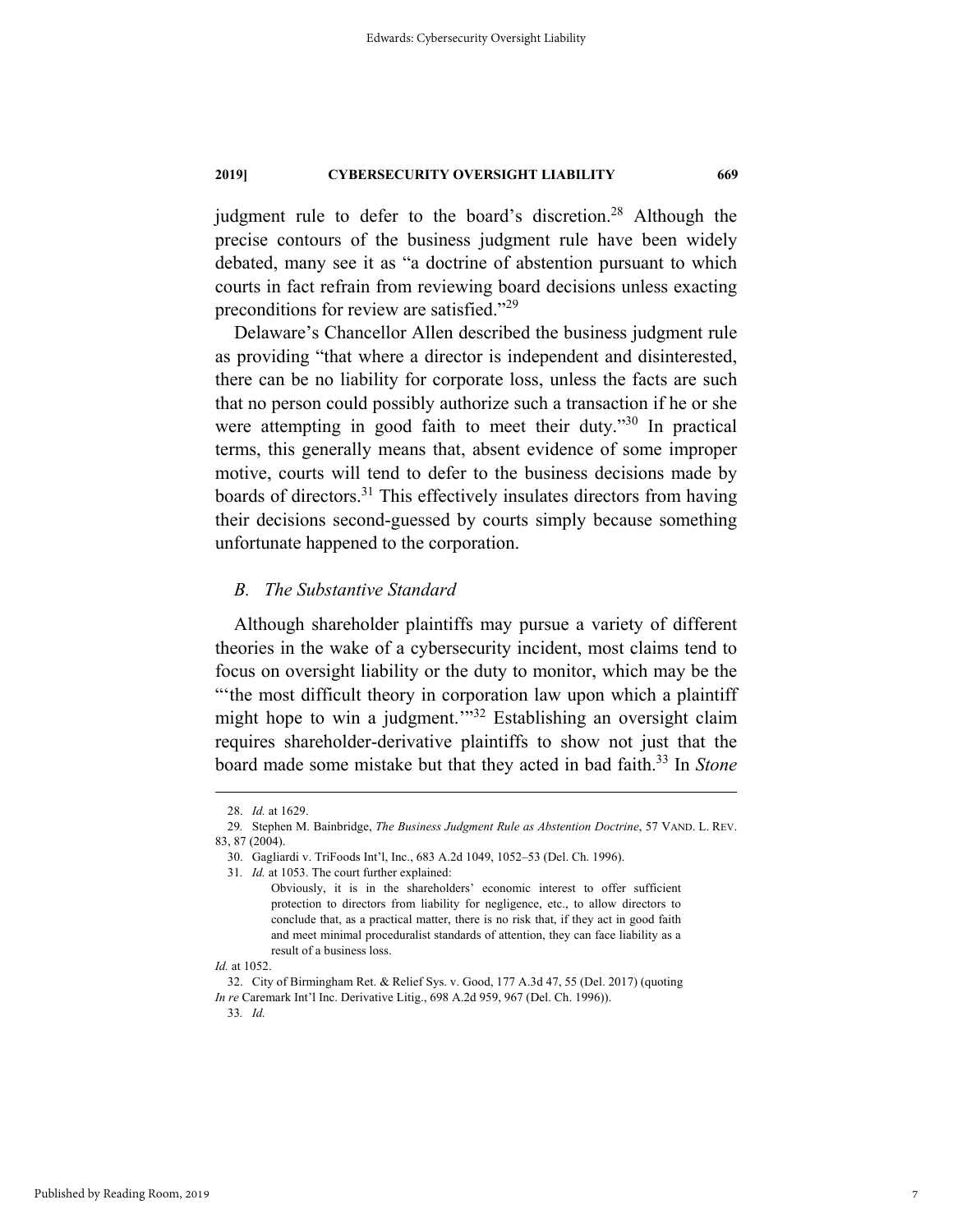*v. Ritter*, the Delaware Supreme Court adopted *Caremark*'s<sup>34</sup> general standard for oversight liability.<sup>35</sup> There, it held:

*Caremark* articulates the necessary conditions predicate for director oversight liability: (a) the directors utterly failed to implement any reporting or information system or controls; *or* (b) having implemented such a system or controls, consciously failed to monitor or oversee its operations thus disabling themselves from being informed of risks or problems requiring their attention. In either case, imposition of liability requires a showing that the directors knew that they were not discharging their fiduciary obligations.36

In adopting the standard, the Delaware Supreme Court reframed *Caremark* and situated it as a part of the general duty of loyalty, placing it outside the reach of exculpation clauses under Delaware corporate law.37 In essence, corporate boards must take some steps to monitor and oversee the corporation's functions and reporting systems and pay some level of attention to information generated by

*Id.* 

 <sup>34.</sup> *In re* Caremark Int'l Inc. Derivative Litig., 698 A.2d 959, 971 (Del. Ch. 1996). Generally where a claim of directorial liability for corporate loss is predicated upon ignorance of liability creating activities within the corporation . . . only a sustained or systematic failure of the board to exercise oversight—such as an utter failure to attempt to assure a reasonable information and reporting system exists—will establish the lack of good faith that is a necessary condition to liability.

 <sup>35.</sup> Stone *ex rel*. AmSouth Bancorporation v. Ritter, 911 A.2d 362, 369–70 (Del. 2006).

<sup>36</sup>*. Id.* at 370.

<sup>37</sup>*. See* DEL. CODE ANN. tit. 8, § 102(b)(7) (2019) (precluding a corporate charter from eliminating or limiting director liability "[f]or any breach of the director's duty of loyalty to the corporation or its stockholders"); Benjamin P. Edwards, *Conflicts, Confidentiality, and other Concerns: The Promise and Peril for Lawyers Serving on Corporate Boards*, 64 ROCKY MTN. MIN. L. INST. 3, 3–20 (2018) ("corporate law often imposes a non-waivable duty of loyalty to the corporation"). Of course, not all states follow Delaware. Nevada, for instance, only imposes liability for a liability for a breach of the duty of loyalty if there is "intentional misconduct, fraud[,] or a knowing violation of law." NEV. REV. STAT. § 78.138(7) (2018).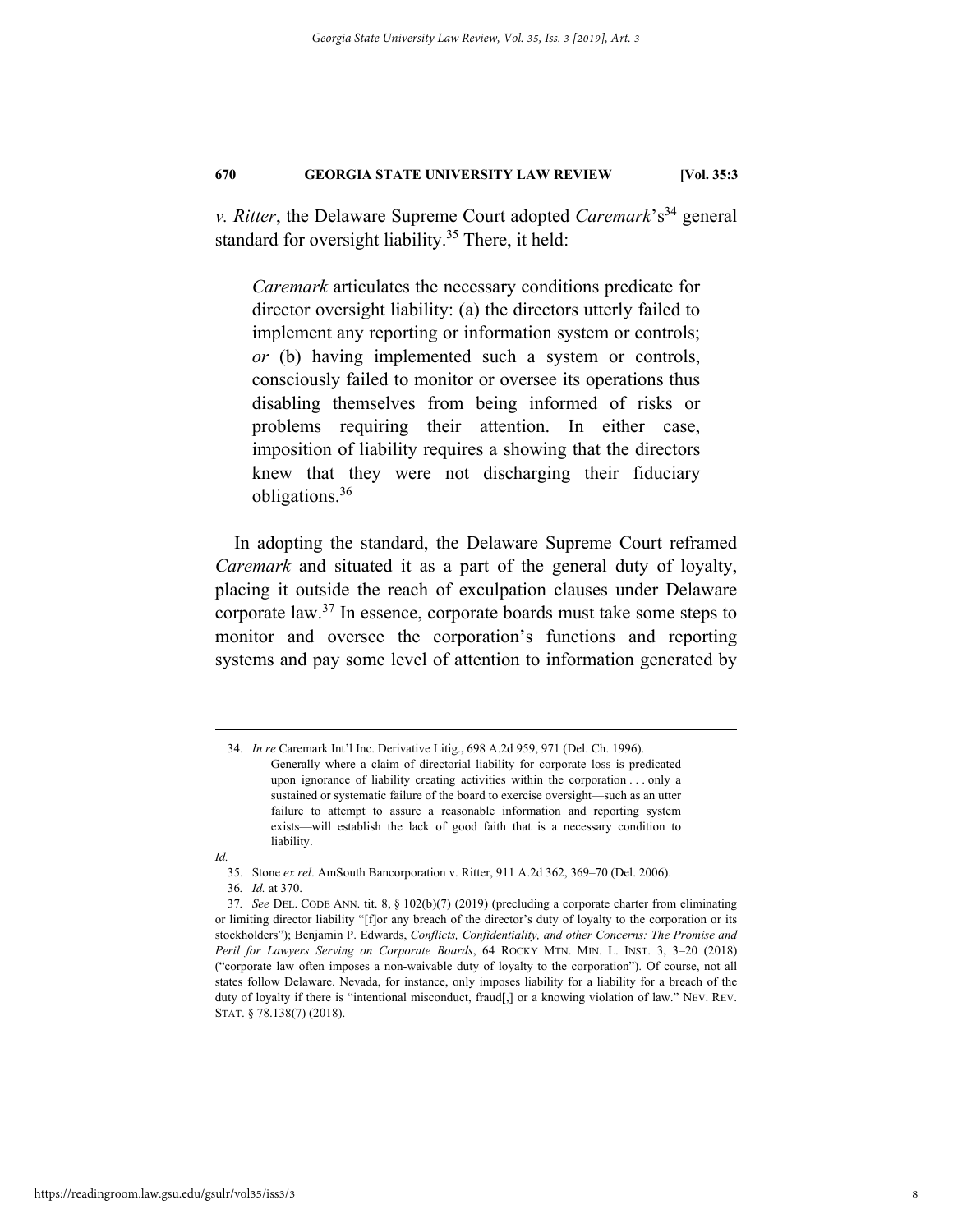those systems. Ultimately, *Caremark* may "demand almost nothing beyond asking that *some* compliance system exists."38

# *II. Recent Decisions in Cybersecurity Cases*

Despite the difficulties involved in pressing a derivative claim for some corporate oversight failure, shareholders have brought suits alleging oversight liability after many significant cybersecurity failures.<sup>39</sup> This Part reviews some relatively recent cases and pulls guidance from these decisions for corporate boards considering how to address the cybersecurity challenge.

## *A. Wyndham*

Between 2008 and 2010, Wyndham Worldwide Corporation (Wyndham) repeatedly lost information to hackers.<sup>40</sup> After the data breach emerged, the Federal Trade Commission (FTC) brought an enforcement action against Wyndham over its security practices.<sup>41</sup> In 2012, a Wyndham shareholder wrote to Wyndham's board and demanded that it instigate litigation based on the breaches and on account of its inadequate data security.<sup>42</sup> In response to the demand, Wyndham's board of directors met and considered the request before ultimately deciding not to pursue the claims suggested by the shareholder's demand.<sup>43</sup> After the board refused to act on the shareholder's demand, the shareholder filed suit in the United States District Court for the District of New Jersey.<sup>44</sup>

 <sup>38.</sup> Donald C. Langevoort, Symposium, Caremark *and Compliance: A Twenty-Year Lookback*, 90 TEMP. L. REV. 727, 729–30 (2018).

 <sup>39.</sup> Claire Loebs Davis, *5 Securities Litigation Issues to Watch in 2016*, LANEPOWELL (Jan. 19, 2016), https://www.dandodiscourse.com/2016/01/19/5-securities-litigation-issues-to-watch-in-2016/ [https://perma.cc/5VMK-USFB].

 <sup>40.</sup> Palkon v. Holmes, No. 2:14-CV-01234 SRC, 2014 WL 5341880, at \*1 (D.N.J. Oct. 20, 2014) ("On three occasions between April 2008 and January 2010, that information was stolen. Hackers breached WWC's main network and those of its hotels.").

<sup>41</sup>*. Id.*

<sup>42</sup>*. Id.* 

<sup>43</sup>*. Id.* at \*2.

<sup>44</sup>*. Id.*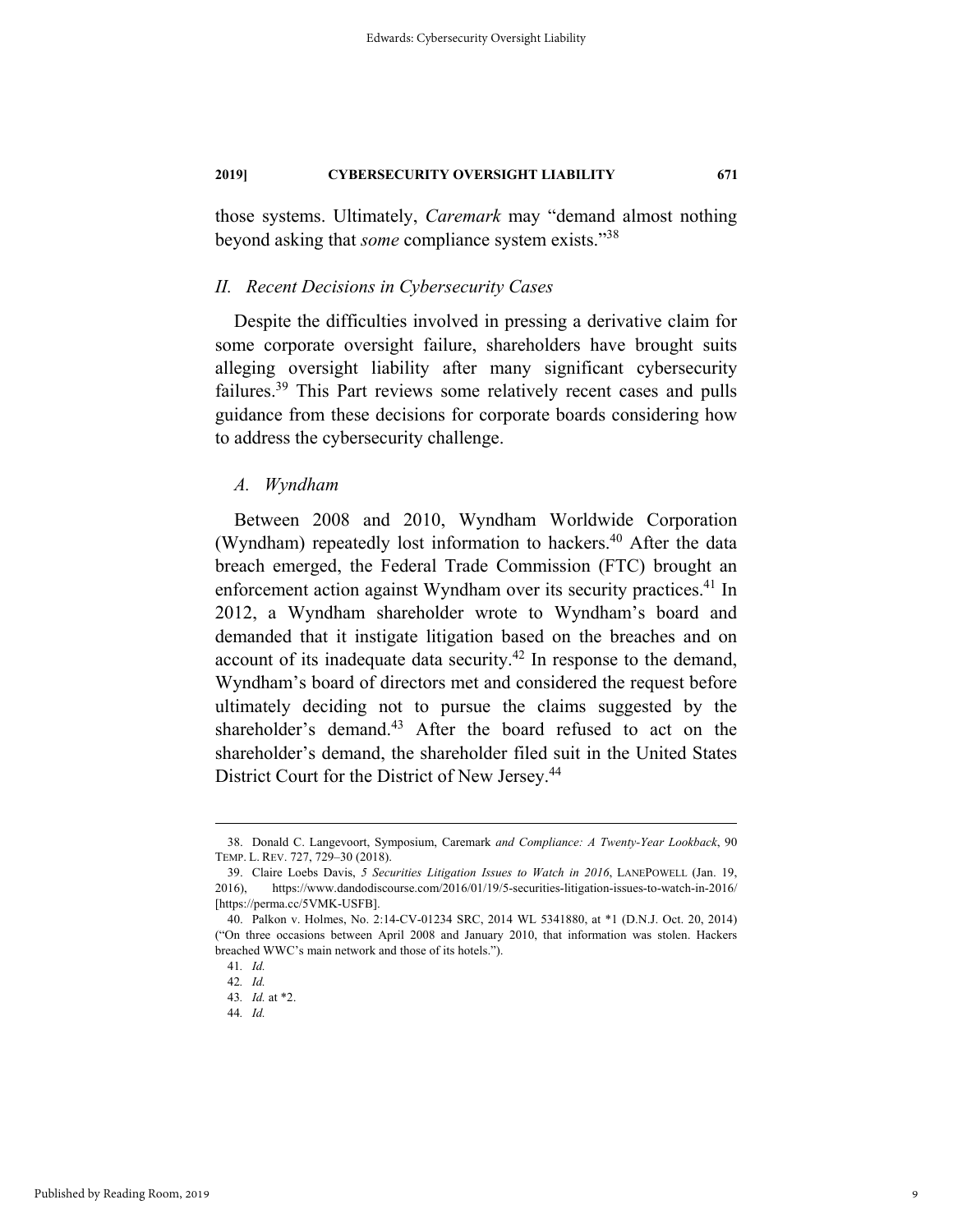The court reviewed Wyndham's decision not to act on the shareholder's demand under the deferential business judgment standard.<sup>45</sup> It found that the board had conducted a reasonable investigation before it rejected the plaintiff's demand.<sup>46</sup> At the outset, the board was already well familiar with the cybersecurity issues and "had already discussed the cyber-attacks at fourteen meetings from October 2008 to August 2012."<sup>47</sup> Additionally, the board's audit committee had also discussed the cybersecurity issues at length, and Wyndham had hired third-party experts to investigate and issue cybersecurity recommendations.48 Given the amount of information in the board's hands and the steps it had taken to address the issue, the court simply applied the business judgment rule and dismissed the claim.<sup>49</sup>

# *B. Target*

In 2013, Target fell victim to cyber thieves who obtained personal and financial information for millions of Target's customers.<sup>50</sup> After shareholders filed five different derivative actions and delivered one demand to the board, Target created the "Special Litigation Committee<sup>"51</sup> (SLC) to investigate and vested it with full power over the issue.<sup>52</sup> The SLC conducted an enormous investigation and, in a ninety-one-page report, ultimately concluded that it would not be in Target's best interest to pursue litigation against its officers and directors.<sup>53</sup> In reaching this conclusion, the SLC reviewed Target's

 <sup>45</sup>*. Id.* at \*3 (citing Spiegel v. Buntrock, 571 A.2d 767, 773–74 (Del. 1990)) ("If a board of directors refuses to pursue a shareholder's demand, that decision falls under the purview of the 'business judgment rule."").

 <sup>46.</sup> *Palkon*, 2014 WL 5341880, at \*4.

<sup>47</sup>*. Id.* at \*5.

<sup>48</sup>*. Id.* at \*2.

 <sup>49.</sup> *Id.* at \*7.

 <sup>50.</sup> Memorandum of Law of the Special Litig. Comm. of the Bd. of Dirs. of Target Corp. in Support of its Motion for Approval and Dismissal at 2, Davis v. Steinhafel, No. 0:14-cv-00203-PAM-JJK (D. Minn. May 6, 2016), 2016 WL 2905335 [hereinafter Memorandum of Law].

 <sup>51.</sup> For general information about special litigation committees, see Charles W. Murdock, *Corporate Governance—The Role of Special Litigation Committees*, 68 WASH. L. REV. 79 (1993).

 <sup>52.</sup> Memorandum of Law, *supra* note 50, at 3, 5.

<sup>53</sup>*. Id.* at 2.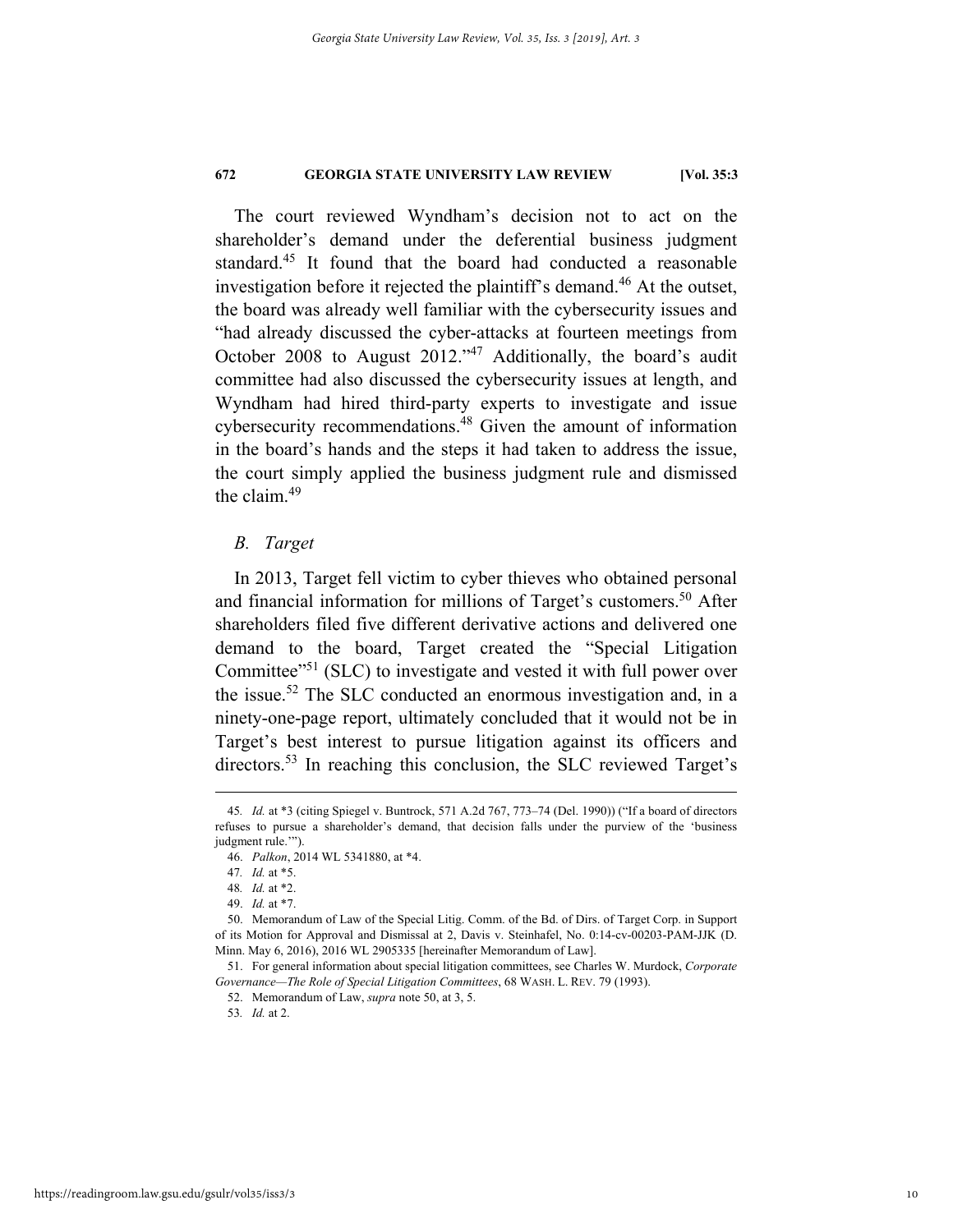data security before the breach and the significant changes made after the incident.<sup>54</sup> At the SLC's request and without any opposition from the plaintiffs, the court ultimately dismissed the derivative litigation.<sup>55</sup>

# *C. Home Depot*

In 2014, Home Depot revealed that it had suffered one of the largest data breaches in history with hackers obtaining access to fiftysix million customer credit card numbers.<sup>56</sup> Hackers exploited a vulnerability at a third-party vendor and then used the vendor's access to Home Depot's network to install malware and steal data from Home Depot.<sup>57</sup> Shareholder derivative claims soon followed, alleging that Home Depot's board "breached their duty of loyalty to Home Depot because [they] failed to institute internal controls sufficient to oversee the risks that Home Depot faced in the event of a breach and because they disbanded a [b]oard of [d]irectors committee that was supposed to have oversight of those risks."<sup>58</sup>

The Northern District of Georgia ultimately dismissed the claims because the plaintiffs failed to establish that demand was futile.<sup>59</sup> Applying Delaware law and following *Rales*, the court explained that pleading demand futility would require the plaintiffs to allege particularized facts creating "'a reasonable doubt that, as of the time the complaint is filed, the board of directors could have properly exercised its independent and disinterested business judgment in responding to a demand."<sup>60</sup> In assessing the demand-futility standard for the oversight claim, the court explained that the "[p]laintiffs

 <sup>54</sup>*. Id.* 

<sup>55</sup>*. See Cyber Breaches*, *supra* note 10, at 3.

 <sup>56.</sup> Kevin LaCroix, *Home Depot Settles Data Breach-Related Derivative Lawsuit*, D&O DIARY (May 1, 2017), https://www.dandodiary.com/2017/05/articles/cyber-liability/home-depot-settles-databreach-related-derivative-lawsuit/ [https://perma.cc/YD75-UDQR].

 <sup>57.</sup> *In re* Home Depot, Inc. S'holder Derivative Litig., 223 F. Supp. 3d 1317, 1321 (N.D. Ga. 2016) ("The hackers used a third-party vendor's user name and password to enter into Home Depot's network.").

<sup>58</sup>*. Id.*

 <sup>59.</sup> *Id*. at 1332.

<sup>60</sup>*. Id.* at 1324 (quoting Rales v. Blasband, 634 A.2d 927, 934 (Del. 1993) (emphasis removed)).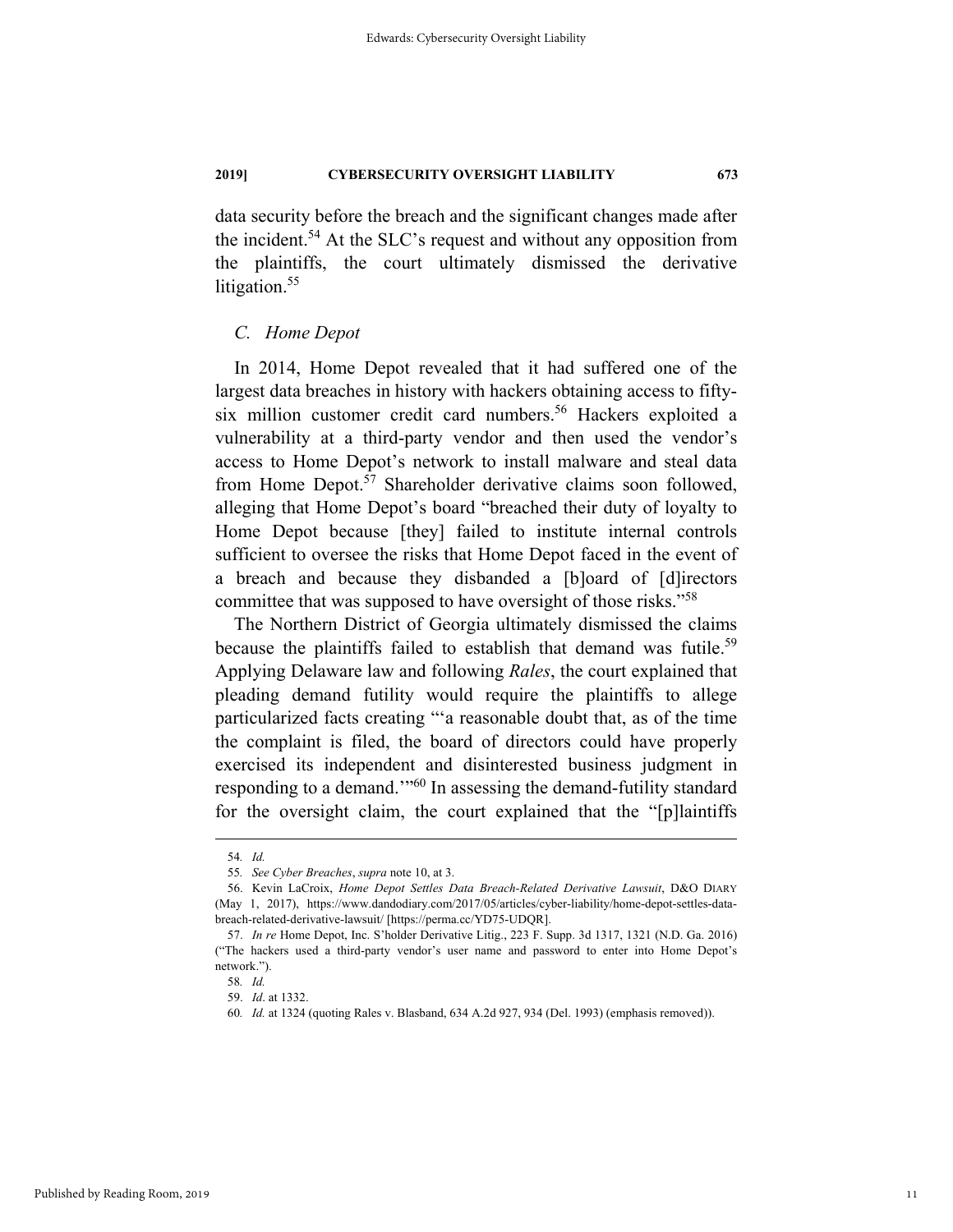essentially need to show with particularized facts beyond a reasonable doubt that a majority of the [b]oard faced substantial liability because it consciously failed to act in the face of a known duty to act." $61$ 

Although the facts alleged did not clear the "incredibly high hurdle" for pleading demand futility in this context, the court did criticize the board's conduct.<sup>62</sup> In "hindsight" it noted that "the implementation of the plan [to fix security problems] was probably too slow[] and that the plan probably would not have fixed all of the problems Home Depot had with its security."63 The court stressed that boards do not need to make perfect decisions—simply reasonable ones.<sup>64</sup> Under Delaware law, so long as outside directors "pursued any course of action that was reasonable, they would not have violated their duty of loyalty," even if other actions would have been better.<sup>65</sup>

# *D. Yahoo*

Breaking new ground as the first data-breach derivative settlement to recover funds for shareholders, Yahoo paid out \$29 million in monetary damages, settling allegations that Yahoo's directors breached their fiduciary duties.<sup>66</sup> Over a period of years, Yahoo suffered a series of massive data breaches affecting over one billion user accounts, setting a series of records for the largest data breaches ever announced.<sup>67</sup> The derivative suits alleged that the Yahoo defendants knew about the data breaches long before revealing the

 <sup>61</sup>*. Id.* at 1325.

<sup>62</sup>*. Id.*

<sup>63</sup>*. In re Home Depot*, 223 F. Supp. 3d at 1327.

 <sup>64.</sup> *Id.* (quoting Lyondell Chemical Co. v. Ryan, 970 A.2d 235, 243 (Del. 2009)).

<sup>65</sup>*. Id.* at 1326 (emphasis removed).

 <sup>66.</sup> Craig A. Newman, *Lessons for Corporate Boardrooms from Yahoo's Cybersecurity Settlement*, N.Y. TIMES (Jan. 23, 2019), https://www.nytimes.com/2019/01/23/business/dealbook/yahoo-cybersecurity-settlement.html [https://perma.cc/26YB-UBJM] (explaining that the Yahoo settlement "marked the first time that shareholders have been awarded a monetary damages in a derivative lawsuit related to a data breach").

 <sup>67.</sup> For a discussion of the Yahoo breaches in greater detail and context, see Trautman, *supra* note 6, at 1233–34.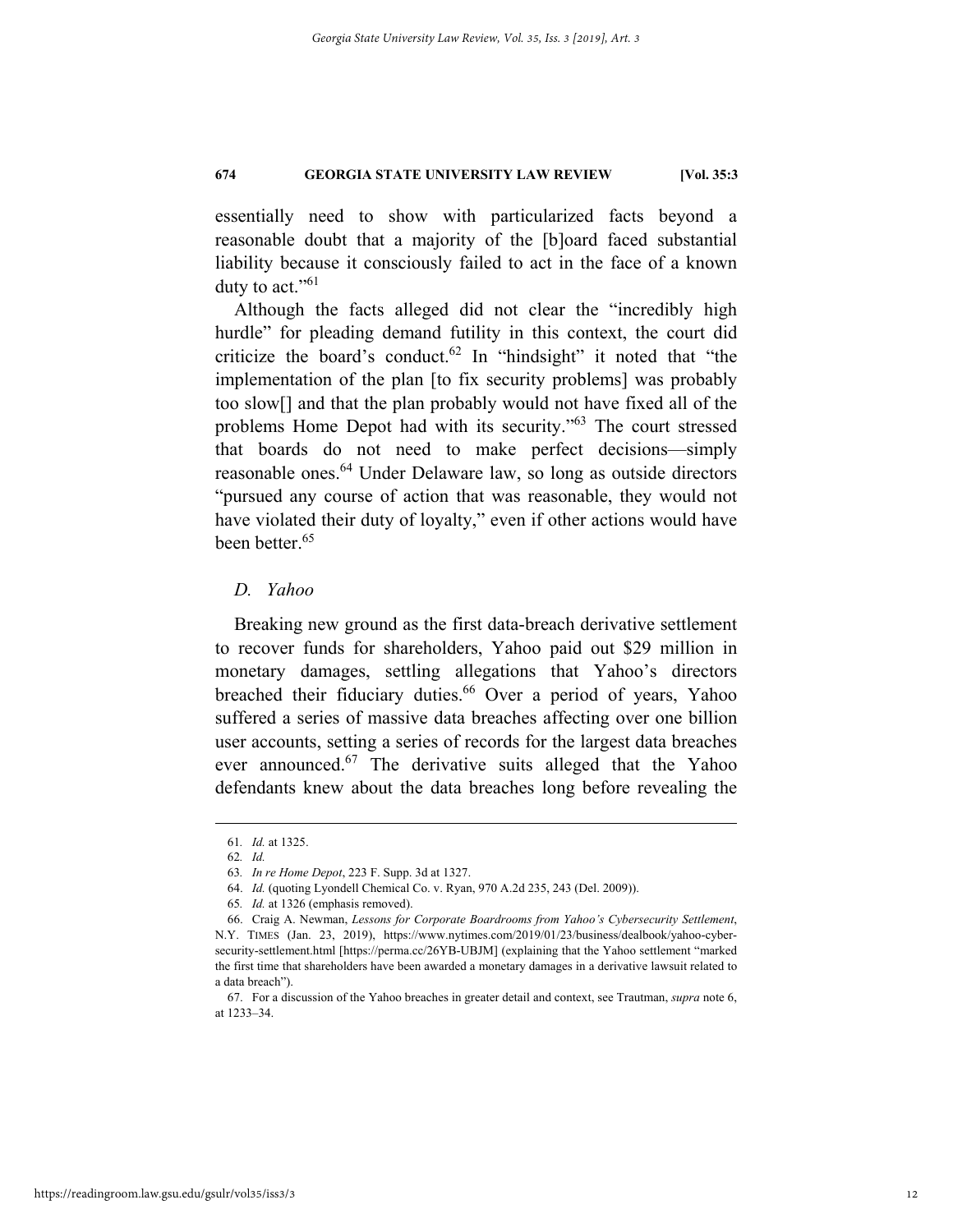information to the public and that they sought to cover up and hide the breach.<sup>68</sup> The settlement stands out for a number of reasons. As Kevin LaCroix highlighted:

[T]here are certain features of the Yahoo situation that may make the circumstances somewhat unique. For starters, it appears to involve the largest ever data breach. There also is the very unfortunate circumstance of the long lag-time between the date of the breach and the time when Yahoo finally got around to disclosing the breach. Moreover, there is the very specific aspect of the case in which Verizon renegotiated the price of its asset acquisition, reducing the value of the deal by \$350 million, which represented a very significant and undeniable financial consequence resulting from the data breach. Few other cases are going to involve anything like this combination of circumstances.<sup>69</sup>

The Yahoo derivative litigation may have also settled for real money because of statements in Yahoo's \$35 million settlement with the Securities and Exchange Commission (SEC).<sup>70</sup> In particular, the SEC found that "Yahoo senior management . . . did not properly assess the scope, business impact, or legal implications of the breach, including how and where the breach should have been disclosed in Yahoo's public filings."<sup>71</sup> The SEC also declared that Yahoo's "senior management and legal teams" learned "[w]ithin days" about the information security team's discovery of the breaches in

 <sup>68.</sup> Kevin LaCroix, *Yahoo Data Breach-Related Derivative Suit Settled for \$29 Million*, D&O DIARY (Jan. 21, 2019), https://www.dandodiary.com/2019/01/articles/cyber-liability/yahoo-data-breachrelated-derivative-suit-settled-29-million/#more-17535 [https://perma.cc/F9PN-84ES] (explaining that the suits alleged that Yahoo "knew about the data breaches long before they were disclosed to the public and that instead of disclosing that the data breaches had taken place the defendants sought to cover up the breaches").

<sup>69</sup>*. Id.* 

 <sup>70.</sup> In the Matter of Altaba Inc., f/d/b/a Yahoo! Inc., Respondent, Securities Act of 1933 Release No. 3937, Fed. Sec. L. Rep. (CCH) | 75167 (Apr. 24, 2018) [hereinafter In the Matter of Altaba Inc.]. 71*. Id.*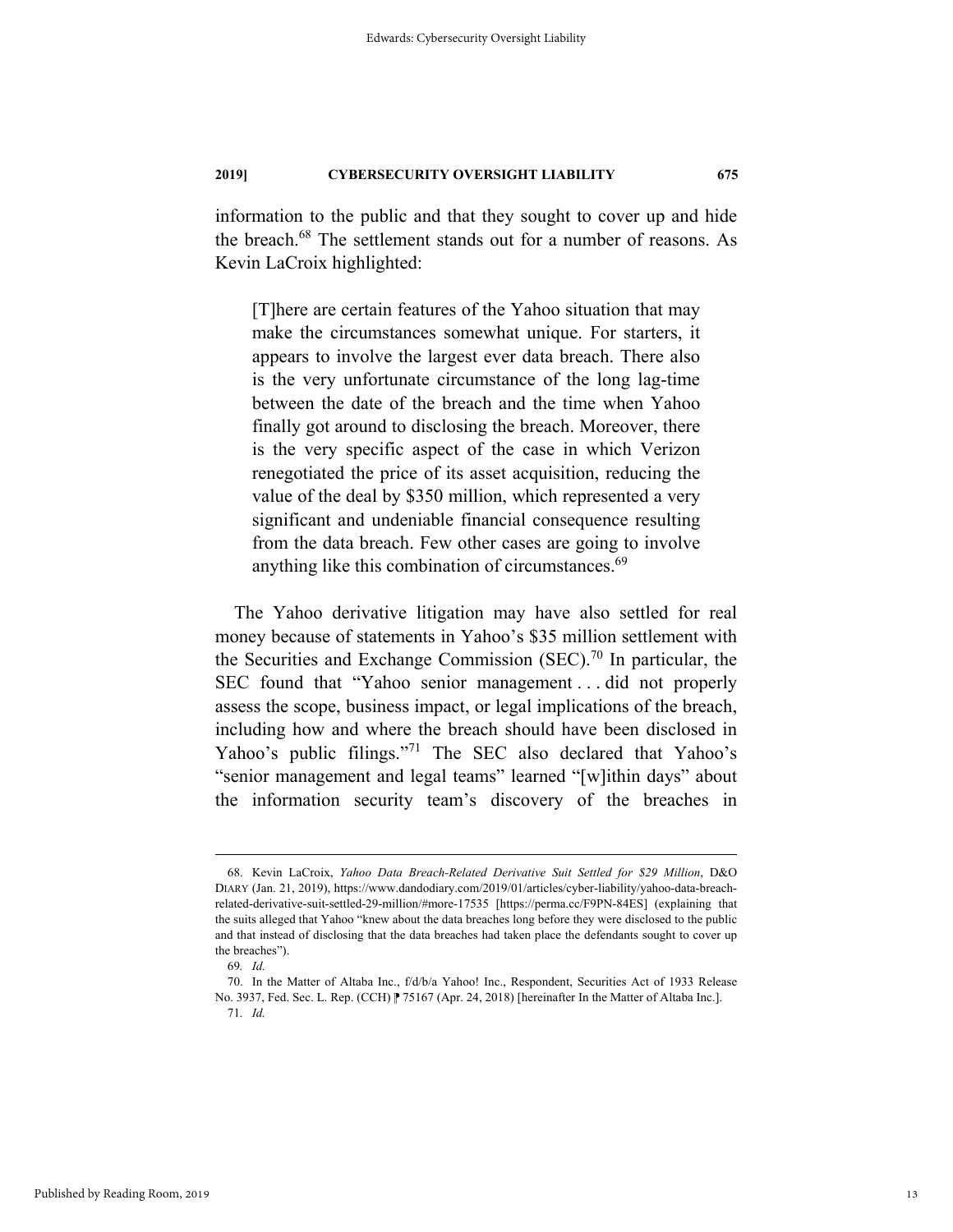December 2014.<sup>72</sup> Attempting to explain the delay between discovery and revelation, Yahoo's 2016 Annual Report claimed that "certain senior executives did not properly comprehend or investigate, and therefore failed to act sufficiently upon, the full extent of knowledge known internally" about the breach.  $73$  It also averred that its independent committee "did not conclude that there was an intentional suppression of relevant information."74

Yahoo may have faced more significant risk from shareholder oversight claims because the long delay between the internal discovery and public revelation might allow a court to conclude that Yahoo consciously disregarded the information that senior leaders received about the breach. A court might be skeptical that Yahoo—a data company―did not comprehend the implications of a data breach.

## **CONCLUSION**

Ultimately, courts will often hesitate before imposing liability for a cybersecurity failure because, in a real sense, a corporation suffering a data breach is the victim of a crime. Yet there may be some instances where courts should impose liability for cybersecurity failures. Consider the equities in an analogous situation. If bandits attack and loot a trade caravan, the organizers of the expedition suffer alongside its investors and passengers. The caravan's masters should not be held personally liable to investors simply because bad things happened. The world is full of risks. On the other hand, investors have a legitimate grievance if a caravan knowingly enters dangerous territory without acquiring at least some reasonable degree of protection. Because well-organized brigands may overwhelm even a

 <sup>72</sup>*. Id.*

 <sup>73.</sup> Yahoo! Inc., Annual Report 47 (Form 10-K) (Mar. 1, 2017), https://www.sec.gov/Archives/edgar/data/1011006/000119312517065791/d293630d10k.htm [https://perma.cc/GW6D-6KU7].

<sup>74</sup>*. Id.*